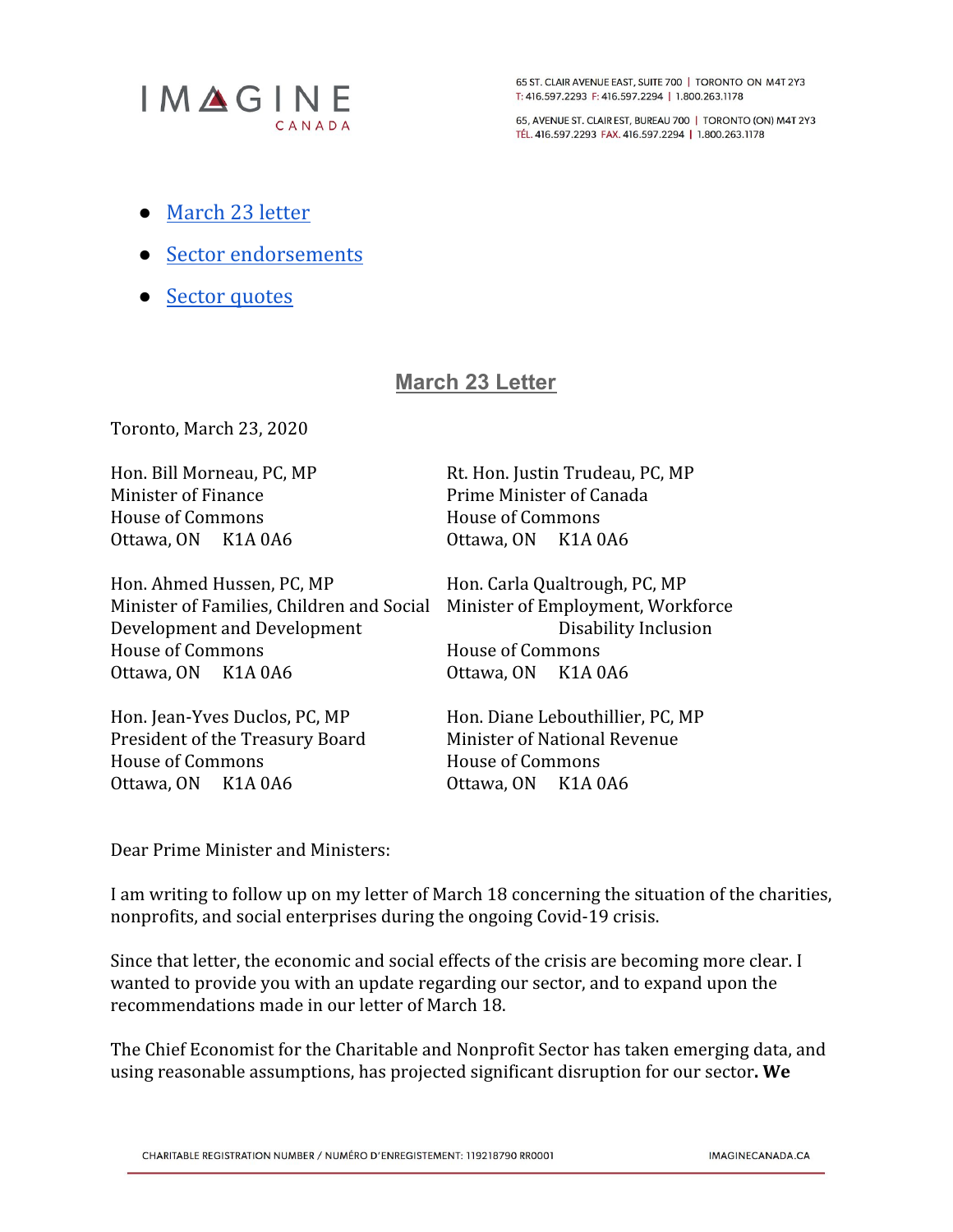**estimate that registered charities will see financial losses this year of between \$9.5 billion and \$15.7 billion and layoffs of between 118,000 and 194,000 people.** The scale of loss will depend on how long and how strictly social distancing principles are implemented.

**These figures do not include nonprofit service providers or social enterprises**, for whom financial and employment data is not as readily available.

We would be happy to share our data and assumptions with you and your officials and provide a briefing.

While all sectors of the economy are facing unprecedented challenges, there are aspects of the crisis that are unique to us:

- **Most organizations do not carry significant cash reserves**; for those that do, those reserves for the most part represent less than three months of operating capital.
- **Most organizations are not able to access emergency capital** through lines of credit or bridging loans.
- **Fundraising, as well as fee-for-service programs, are at a virtual standstill**, with programs, major events and canvasses cancelled across the country.
- **Demand for charities' and nonprofits' services is countercyclical and as economic uncertainty and dislocation increase, organizations are facing increased demand for their essential services.** Particularly affected are food banks, social service agencies, shelters, and organizations assisting seniors.
- The sector relies on 14 million volunteers; **we are hearing of resource shortages for needed human and social service delivery operations** as many of these volunteers are self-isolating.
- **The cost of providing essential community services has increased**, particularly in the areas of health and safety (for staff, volunteers, and clients), protective equipment, and information technology (as those organizations that are able to do so shift to remote and distributed working in keeping with social distancing principles).

**The result is a severe cash crisis that jeopardizes organizations' ability to provide vital services.** Should community-based organizations be unable to provide these essential services, it will increase the strain on already-stretched public service providers. The government recognized this last week, providing emergency support to shelters assisting the homeless and those fleeing domestic abuse situations.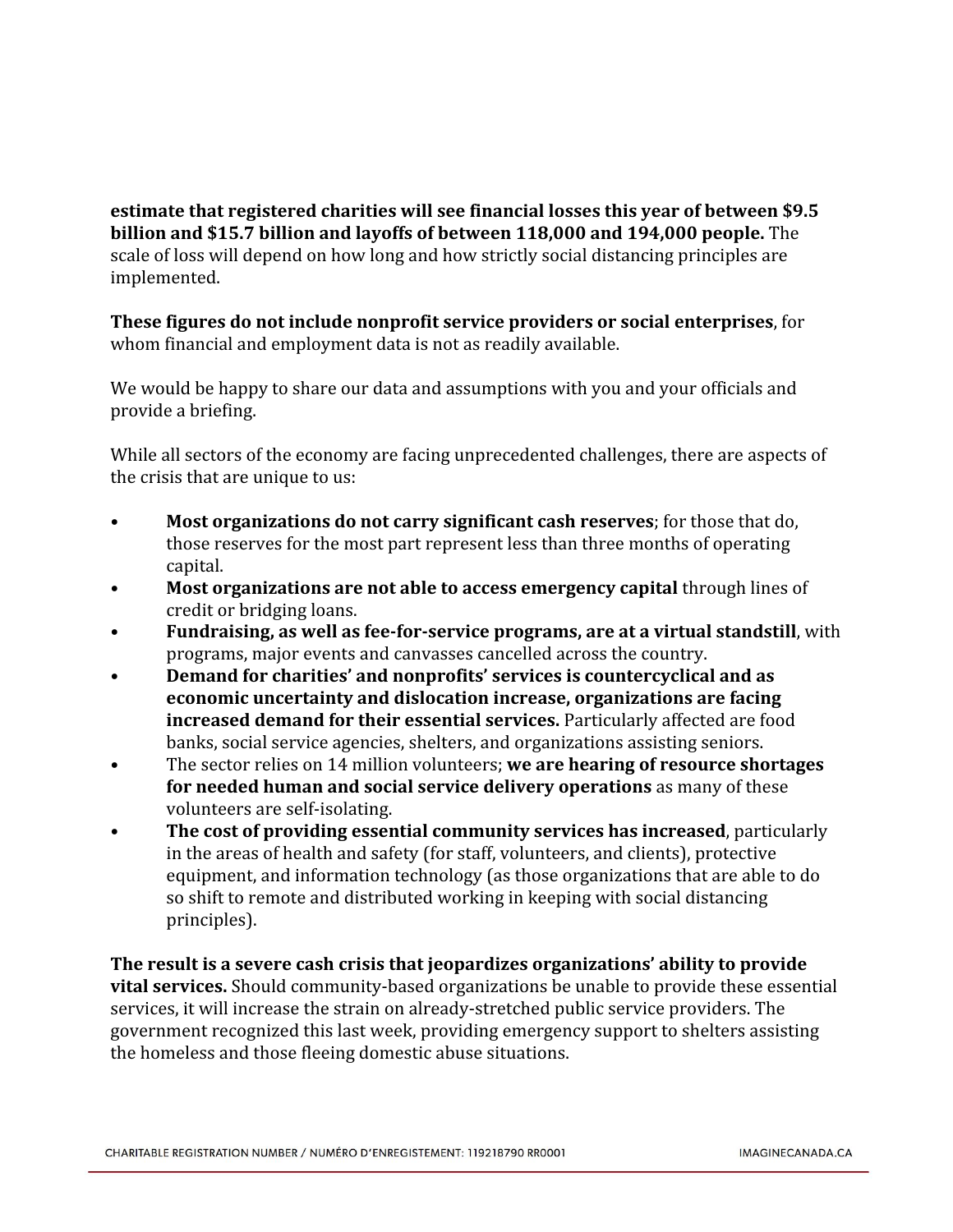Circumstances continue to evolve rapidly, and in light of how dramatically the situation has changed in less than a week, we would like to clarify and prioritize the recommendations made to you on March 18.

As mentioned, **the immediate priority is to avert the looming liquidity crisis that threatens so much of our sector**. To that end, we recommend:

1. **An \$8 billion emergency stabilization fund**, comprised of at least 90% grants to organizations. The federal government should identify provincial, regional, or local partners as well as national federations that can distribute the grants in a fast and efficient manner, with parameters broad enough that decisions on eligibility can be made based on local conditions, needs, and priorities. The most immediate priorities would include emergency funding for community food programs, volunteer management, personal protective equipment and emergency support for vulnerable people served by community organizations. There are also a number of existing mechanisms through which the loan component – for those organizations that can benefit from this form of assistance – could be delivered.

2. Under normal circumstances, the sector relies on 14 million volunteers and 2.4 million employees. With many volunteers following advice to self-isolate, paid staff will be under more strain to deliver services and programming that are also often facing growing demand. **The federal government must ensure that charities and nonprofits remain fully eligible for any further federal initiatives aimed at helping employers to retain staff. Depending on how any further measures are designed, this may mean finding alternate means of providing equivalent assistance.** (For example, charities and nonprofits would not benefit from measures related to corporate income tax.) We appreciated the inclusion of charities and nonprofits in the measures announced by the federal government earlier this week; as the employers of 2.4 million Canadians, we are confident that you will continue to recognize our vital role as job creators.

3. For organizations that have existing funding agreements with federal departments and agencies, there should be **automatic renewal of funding**, flexible conditions on how funds are used by the organization, and – in light of the situation in which organizations find themselves – reporting requirements should be kept to the bare minimum necessary to protect the public interest. Several departments have made very encouraging announcements already; all departments and agencies should be required to follow suit.

4. The **restrictions that limit charities and foundations to only providing funds to qualified donees should be temporarily lifted**. This would allow these organizations to form partnerships with nonprofits, social enterprises, private businesses, and community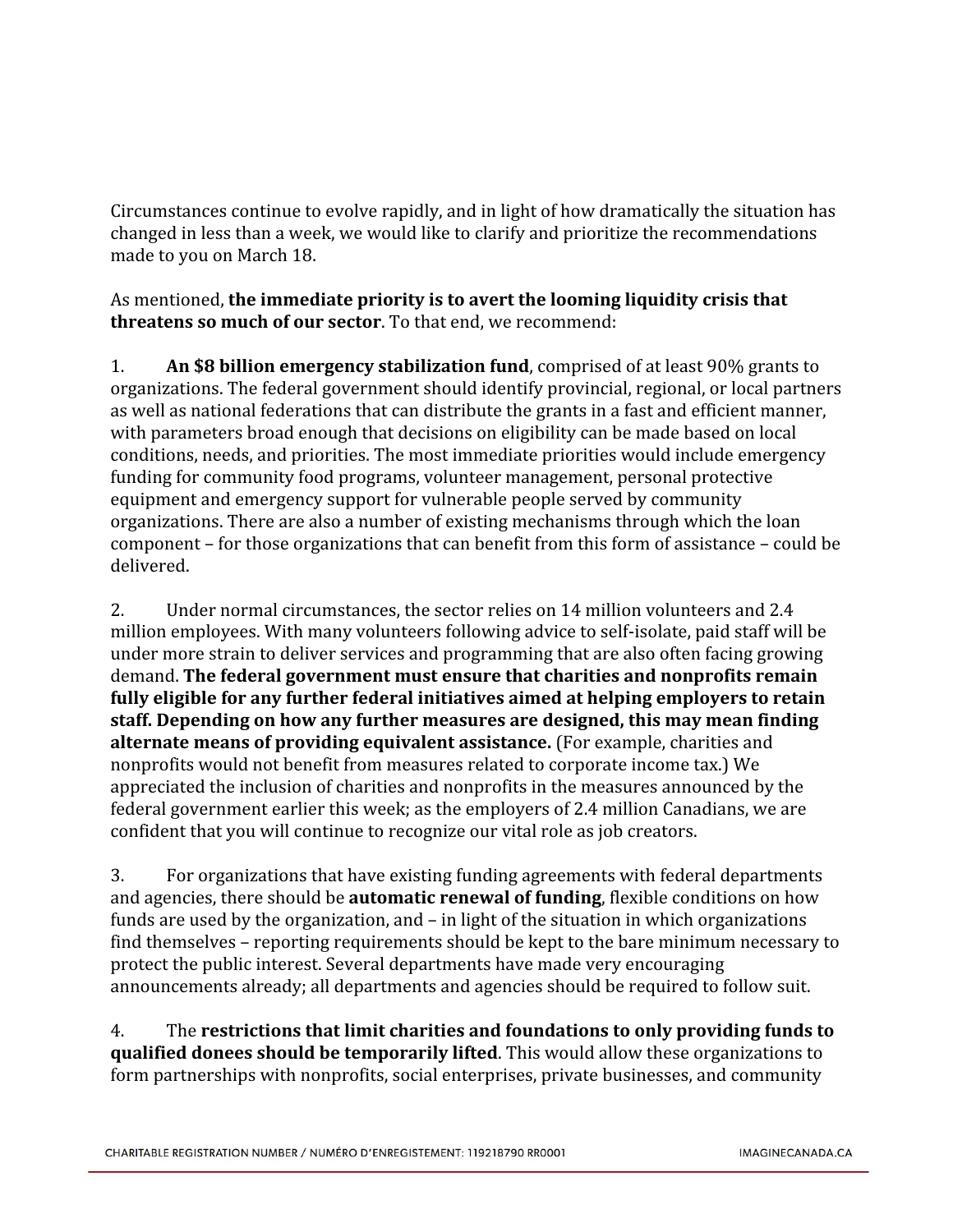organizations to ensure that vital services are provided in the most effective manner in this time of crisis.

5. **We also recommend the creation of an ad hoc table** so that you and your senior officials can share advice and ideas with a cross-section of charity and nonprofit leaders from across Canada. This unprecedented situation means that we must remain flexible. Actions that seem adequate when announced may be overtaken by events. The only way that we as a country are going to get through this crisis is by maintaining open and frank dialogue. We can convene sector leadership on short notice.

On March 18, we had mooted the possibility of increasing the Charitable Donation Tax Credit, for donations made and claimed in 2020, to 75%. Given the struggle charities would face raising funds while trying to deliver basic services right now, and the fact that this measure would not benefit nonprofits, we are focussing on the more immediate measures above.

Thank you for your attention. Do not hesitate to contact us should you need further information.

Yours truly,

Bruce MacDonald President & CEO

cc: **Hon. Steven Guilbeault, PC, MP** Minister of Canadian Heritage **Hon. Patty Hajdu, PC, MP** Minister of Health **Hon. Deb Schulte, PC, MP** Minister of Seniors **Hon. Karina Gould, PC, MP** Minister of International Development **Hon. Carolyn Bennett, PC, MP** Minister of Crown-Indigenous Relations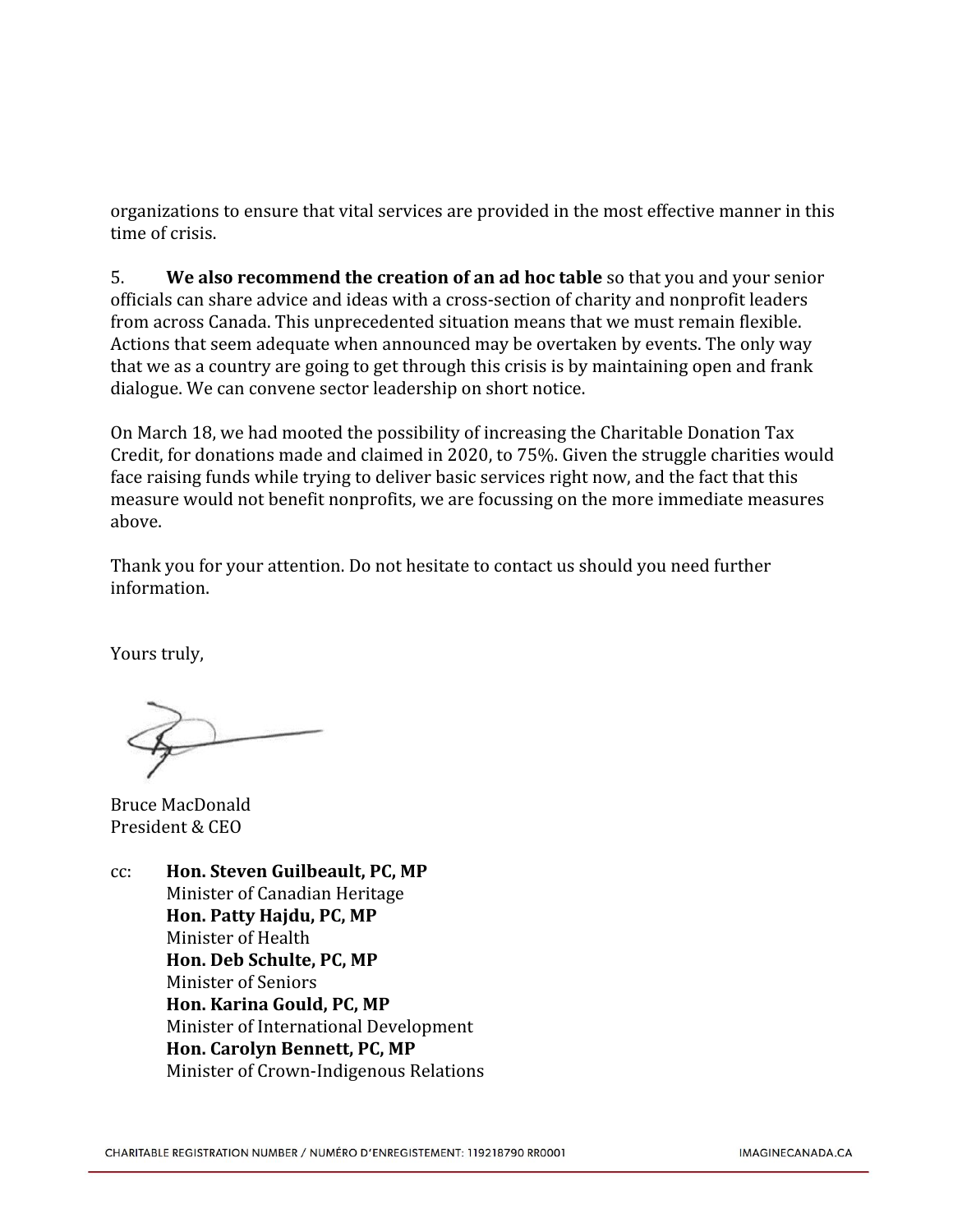

65 ST. CLAIR AVENUE EAST, SUITE 700 | TORONTO ON M4T 2Y3 T: 416.597.2293 F: 416.597.2294 | 1.800.263.1178

65, AVENUE ST. CLAIR EST, BUREAU 700 | TORONTO (ON) M4T 2Y3 TÉL. 416.597.2293 FAX. 416.597.2294 | 1.800.263.1178

# <span id="page-4-0"></span>**March 23 Letter - Sector Endorsements**

| <b>Kris Archie, Executive Director</b>                      | <b>Ted Garrard, CEO</b>                           |
|-------------------------------------------------------------|---------------------------------------------------|
| The Circle on Philanthropy and Aboriginal Peoples<br>Canada | <b>SickKids Foundation</b>                        |
|                                                             | The Hospital for Sick Children serves more than   |
| 75 members from Indigenous-led charitable and               | 100,000 patients and provides health information  |
| philanthropic organizations                                 | for more than 1 million Canadians annually        |
| Nicolas Moyer, CEO                                          | <b>Andrew Chunilall, CEO</b>                      |
| Canadian Council for International Cooperation              | <b>Andrea Dicks, President</b>                    |
|                                                             | <b>Community Foundations of Canada</b>            |
| 86 member organizations across Canada                       |                                                   |
|                                                             | 191 community foundations provide funding and     |
|                                                             | services in more than 90% of Canadian             |
|                                                             | communities                                       |
|                                                             |                                                   |
| <b>Nadine Duguay-Lemay, CEO</b>                             | David Mitchell, President & CEO                   |
| <b>Dialogue New Brunswick</b>                               | <b>Calgary Chamber of Voluntary Organizations</b> |
| Serving 735,000 people                                      | 350 members and 26,000 organizations supported    |
| <b>Alison Brewin, Executive Director</b>                    | Jennifer Gillivan, President & CEO                |
| Vantage Point                                               | <b>IWK Foundation</b>                             |
|                                                             |                                                   |
| 425 members serving 1,500 organizations and                 | The IWK Health Centre is the Maritime's leading   |
| more than 10,000 volunteers annually                        | health centre providing highly-specialized and    |
|                                                             | primary health care services for women, children, |
|                                                             | youth, and families.                              |
| <b>Hilary Pearson, Co-Chair</b>                             | Katherine Carleton, CEO                           |
| Advisory Committee on the Charitable Sector                 | Orchestras Canada                                 |
|                                                             |                                                   |
|                                                             | 130 member orchestras with an audience of 2.8     |
|                                                             | million Canadians                                 |
|                                                             |                                                   |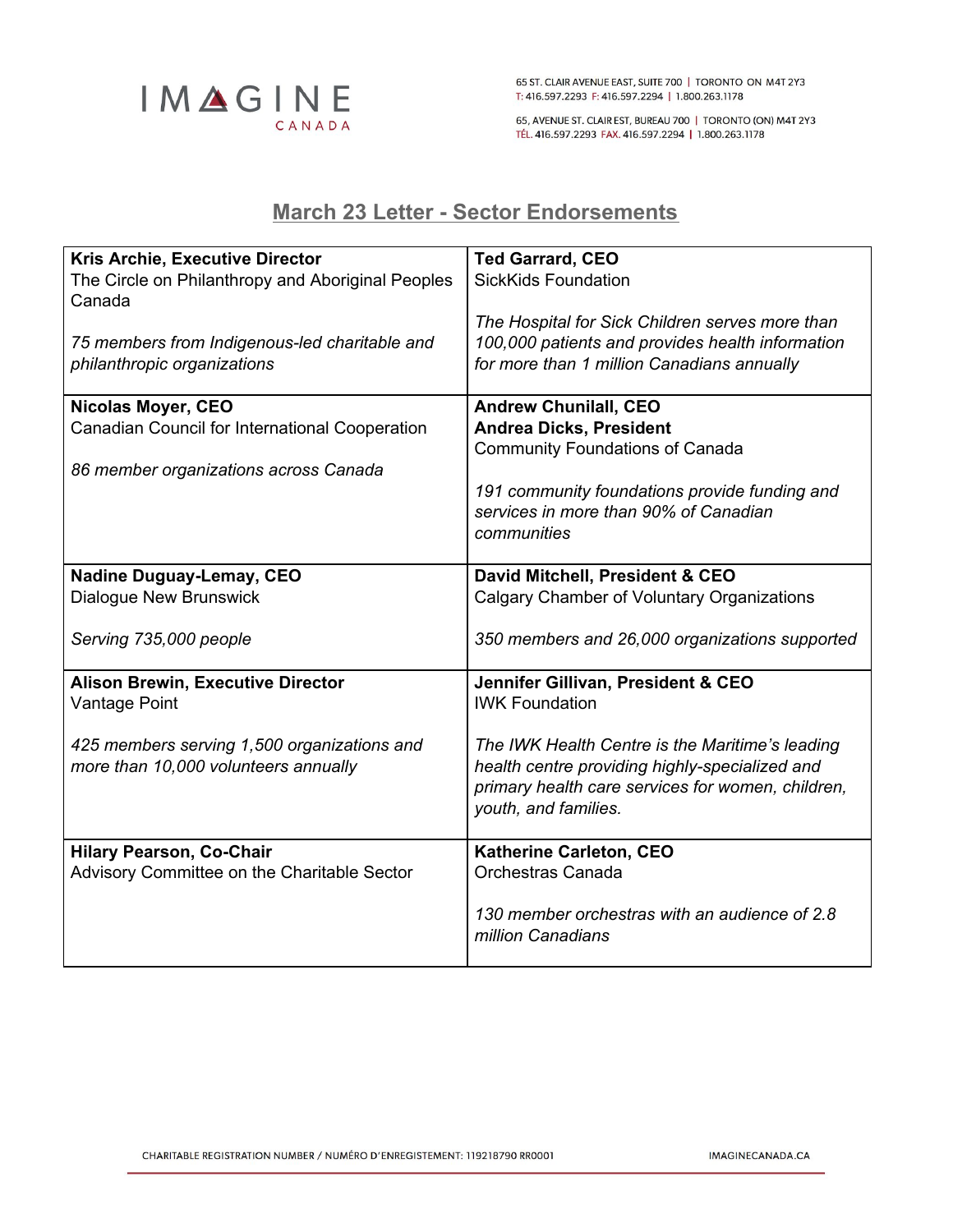| <b>Paula Telfer, CEO</b>                       | Dan Clement, President & CEO                  |
|------------------------------------------------|-----------------------------------------------|
| <b>Easter Seals of Alberta Society</b>         | United Way Centraide Canada                   |
|                                                |                                               |
| Serving more than 6,000 Albertans with         | 79 United Ways and Centraides, 6,000          |
| disabilities                                   | programs and services, 8.5 million Canadians  |
|                                                | served                                        |
|                                                |                                               |
| <b>Michael Toye, Executive Director</b>        | Scott Fortnum, President & CEO                |
| <b>Canadian Community Economic</b>             | <b>Children's Health Foundation</b>           |
| <b>Development Network</b>                     | London, Ontario                               |
|                                                | The Children's Hospital and Thames Valley     |
| 204 member organizations                       | Children's Centre serve 40,000 children       |
|                                                | annually                                      |
|                                                |                                               |
| Jean-Marc Mangin, President & CEO              | Frédéric Lalande, Board Chair                 |
| <b>Philanthropic Foundations Canada</b>        | The Chantier                                  |
|                                                |                                               |
| 142 foundations representing 60% of all        | Bringing together a network of more than      |
| private philanthropy across Canada             | 11,000 social enterprises                     |
|                                                |                                               |
| Patricia Bradshaw, Board Chair                 | Paula Attfield, Chair                         |
| <b>Community Sector Council of Nova Scotia</b> | Association of Fundraising Professionals      |
|                                                | Canada                                        |
| Representing 6,000 organizations               |                                               |
|                                                | 20 chapters and 3,700 members                 |
| <b>Tracey Mann, CEO</b>                        | Pearl Veenema, CEO                            |
| <b>Community Initiatives Fund</b>              | <b>Hamilton Health Sciences Foundation</b>    |
|                                                |                                               |
| Supporting 450 Saskatchewan nonprofits         |                                               |
| serving 150,000 people                         |                                               |
|                                                |                                               |
| <b>Stephen Huddart, CEO</b>                    | <b>Marina Glogovac, CEO</b>                   |
| The J.W. McConnell Family Foundation           | CanadaHelps                                   |
| Supports 200 community organizations           | More than 2 million Canadians used this       |
| across Canada                                  | platform to donate \$250 million in donations |
|                                                | to 21,000 charities                           |
|                                                |                                               |
| Lynn Sparkes, President & CEO                  | <b>Tracey Mann, Chair</b>                     |
| Janeway Children's Hospital Foundation         | Saskatchewan Nonprofit Partnership            |
| St. John's, NF                                 |                                               |
|                                                | Representing 6,000 nonprofits                 |
|                                                |                                               |
| <b>Cathy Taylor, Executive Director</b>        | <b>Penelope Rowe, CEO</b>                     |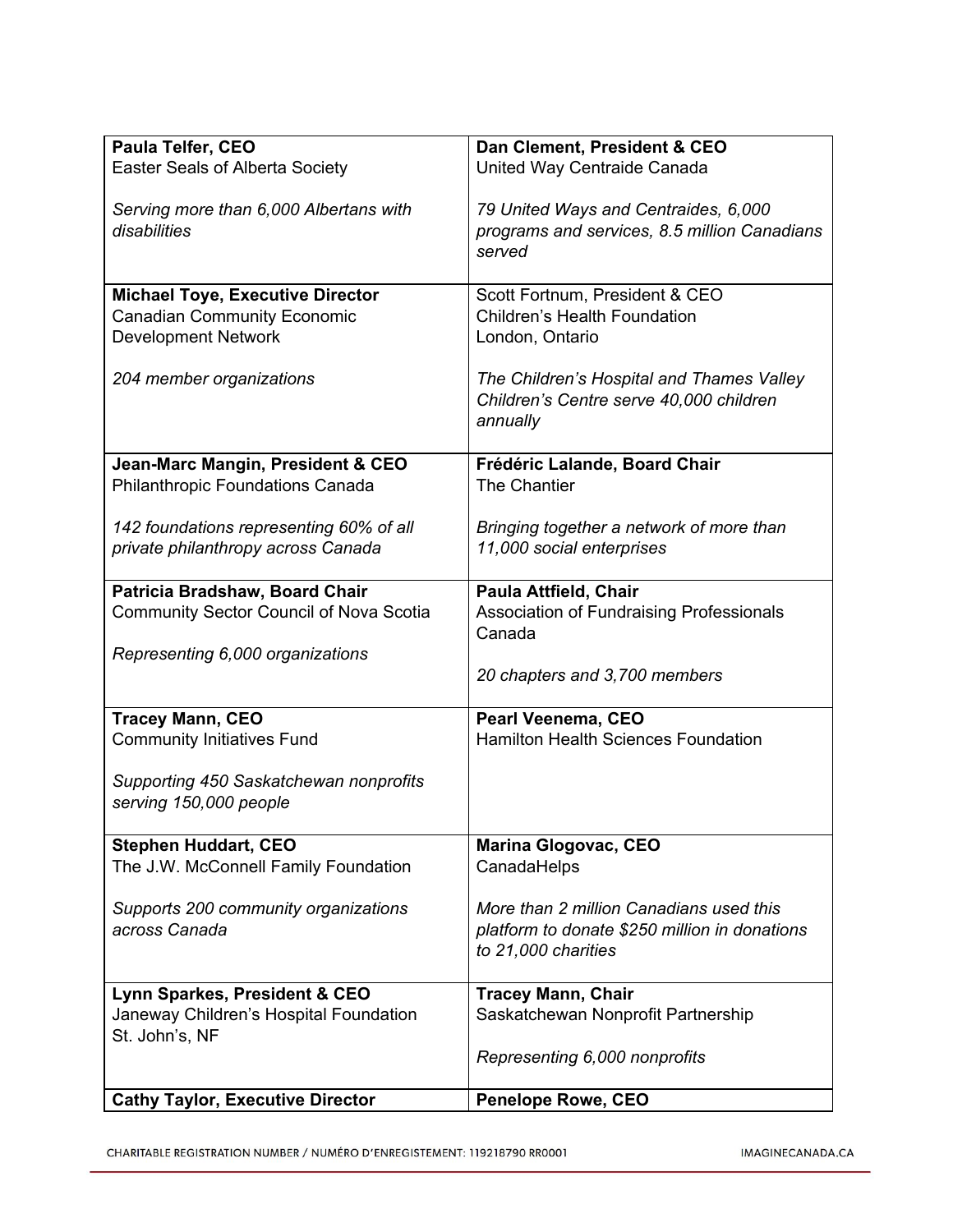| <b>Ontario Nonprofit Network</b>               | <b>Community Sector Council Newfoundland</b> |
|------------------------------------------------|----------------------------------------------|
|                                                | and Labrador                                 |
| 450 members, supporting 8,000 nonprofits       |                                              |
| Marcel Lauzière, CEO                           | Kelly Duffin, CEO                            |
| The Lawson Foundation                          | Goodwill, The Amity Group                    |
|                                                |                                              |
| Financially supporting 150 organizations       | 6 sites serving 185,000 Canadians            |
| across Canada                                  |                                              |
|                                                |                                              |
| Ruth MacKenzie, President & CEO                | Michael McKnight, President & CEO            |
| <b>Canadian Association of Gift Planners</b>   | United Way of the Lower Mainland             |
|                                                |                                              |
| 20 chapters across Canada, almost 1,100        | Supports 150 social service organizations    |
| members                                        | that serve more than 350,000 people          |
| Marco Pagani, President & CEO                  | <b>Stephen Faul, President &amp; CEO</b>     |
| <b>Ottawa Community Foundation</b>             | <b>Frontier College</b>                      |
|                                                |                                              |
|                                                | Supporting 40,000 Canadians annually         |
|                                                |                                              |
| <b>Bruce Lawson, President</b>                 | <b>Wendy Rinella, CEO</b>                    |
| The Counselling Foundation of Canada           | The Oakville Community Foundation            |
|                                                |                                              |
| Supporting the work of 30 organizations        | Direct programming benefitting 10,000        |
| across Canada                                  | people, and supporting the work of 100       |
|                                                | charities across Canada                      |
| Peter Dinsdale, CEO                            | Lynne Skromeda, Executive Director           |
| <b>YMCA Canada</b>                             | <b>Winnipeg Folk Festival</b>                |
|                                                | Board member, Imagine Canada                 |
| 44 Member Associations, 1700 locations         |                                              |
| serving 2.8 million Canadians annually         |                                              |
|                                                |                                              |
| <b>Rachel Gouin, Executive Director</b>        | <b>Claudine Cook, Executive Director</b>     |
| Child Welfare League of Canada                 | The ALS Society of Quebec                    |
|                                                |                                              |
| 94 member organizations across Canada          | Serving more than 1100 patients and          |
|                                                | caregivers, and more than 2,000 health care  |
|                                                | professionals                                |
| Rev. John Pellowe, CEO                         | Mike House, President & CEO                  |
| <b>Canadian Council of Christian Charities</b> | Stollery Children's Hospital Foundation      |
|                                                |                                              |
| Representing 3,449 charities across Canada     |                                              |
|                                                |                                              |
| <b>Mark Hierlehy, CEO</b>                      | Dalal Al-Waheidi, Executive Director         |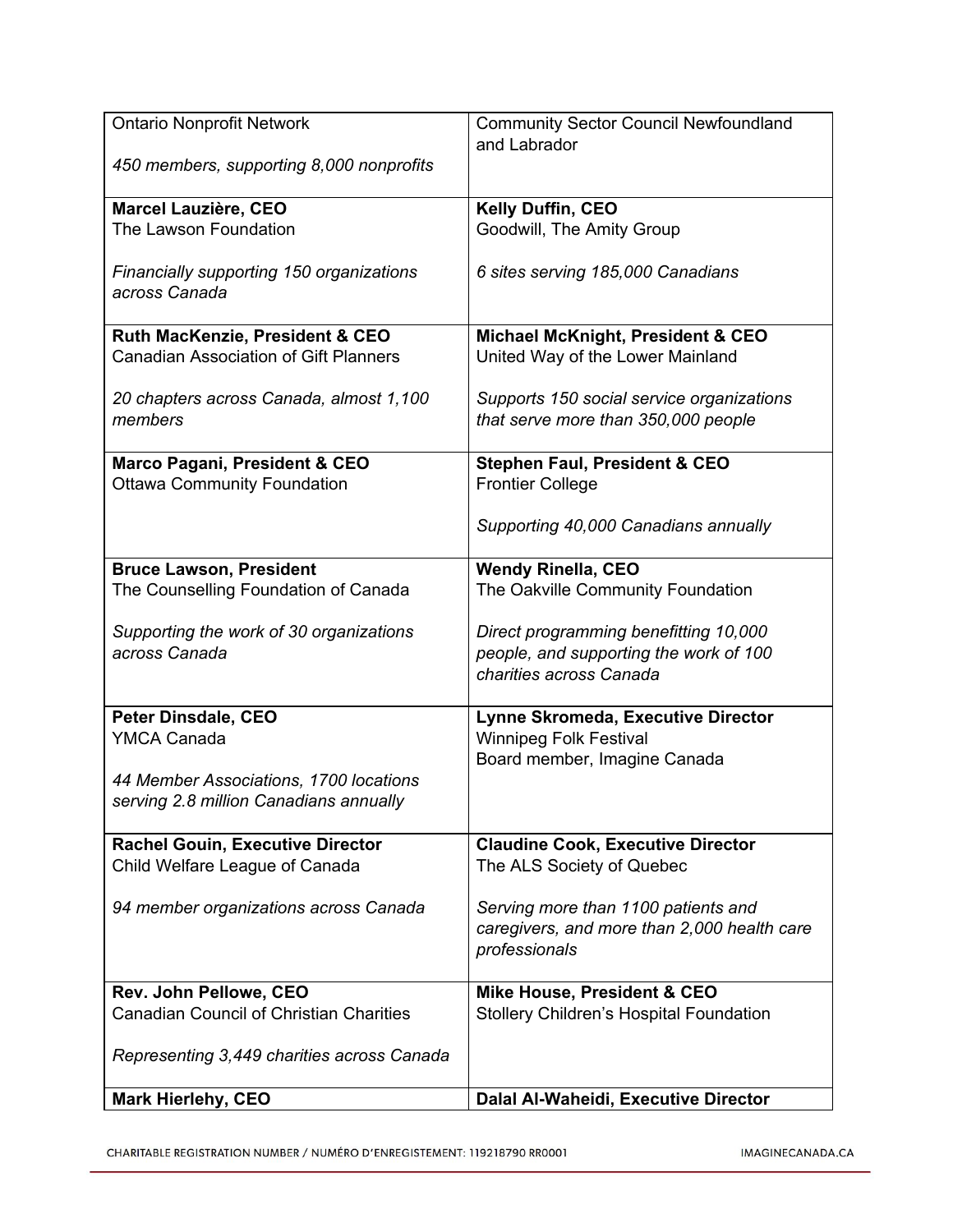| 13 foundations for hospitals serving 2 million<br>Providing services to more than 7,000<br>schools and 2 million students<br>children annually<br><b>Charlene Rocke, Executive Director</b><br><b>Margaret Mason, Board Chair</b><br>Victoria General Hospital Foundation<br>Imagine Canada<br>Karen Drobnich, CEO<br><b>Morag Carter, Executive Director</b><br><b>Greater Trail Community Skills Centre</b><br>Goodwill Industries Niagara<br>6 locations serving more than 500,000 people<br>Catchment population of 22,000 people<br><b>Denise Amyot, CEO</b><br>Eileen Dooley, CEO<br><b>Colleges Institutes Canada</b><br><b>Health Partners Canada</b><br>Representing 140 institutions across Canada<br>16 organizations offering more than 1200<br>local programs and services across Canada<br>Henry Kim, CEO<br>Refat Jiwani, Board member<br>Aga Khan Museum<br>Imagine Canada<br>250,000 visitors and program participants<br>annually<br><b>Laura Manning, Executive Director</b><br><b>Maud Cohen, President &amp; CEO</b><br>Lyle S. Hallman Foundation<br><b>Fondation CHU Sainte-Justine</b><br>Granting support to 80 organizations for<br>Serving more than 300,000 children,<br>programs reaching more than 15,000 people<br>adolescents, and mothers annually.<br><b>Owen Charters, President &amp; CEO</b><br><b>Marcia Carroll, Board member</b><br>Boys and Girls Clubs of Canada<br>PEI Community Sector Network<br>87 chapters and 200,000 children and youth<br>served across Canada<br><b>Sandy Houston, President &amp; CEO</b><br>John Rafferty, President & CEO<br><b>Metcalf Foundation</b><br>Canadian National Institute for the Blind<br>Supports organizations in the fields of the<br>56 locations serving 1.5 million people<br>environment, performing arts, and inclusive<br>local economies<br><b>Heather Norris, CEO</b><br><b>Teri Nicholas, CEO</b><br><b>Ottawa Network for Education</b><br><b>BC Children's Hospital Foundation</b> | Canada's Children's Hospital Foundations | <b>WE Charity</b> |
|-------------------------------------------------------------------------------------------------------------------------------------------------------------------------------------------------------------------------------------------------------------------------------------------------------------------------------------------------------------------------------------------------------------------------------------------------------------------------------------------------------------------------------------------------------------------------------------------------------------------------------------------------------------------------------------------------------------------------------------------------------------------------------------------------------------------------------------------------------------------------------------------------------------------------------------------------------------------------------------------------------------------------------------------------------------------------------------------------------------------------------------------------------------------------------------------------------------------------------------------------------------------------------------------------------------------------------------------------------------------------------------------------------------------------------------------------------------------------------------------------------------------------------------------------------------------------------------------------------------------------------------------------------------------------------------------------------------------------------------------------------------------------------------------------------------------------------------------------------------------------------------------------------------------------------------------------------------------------------------|------------------------------------------|-------------------|
|                                                                                                                                                                                                                                                                                                                                                                                                                                                                                                                                                                                                                                                                                                                                                                                                                                                                                                                                                                                                                                                                                                                                                                                                                                                                                                                                                                                                                                                                                                                                                                                                                                                                                                                                                                                                                                                                                                                                                                                     |                                          |                   |
|                                                                                                                                                                                                                                                                                                                                                                                                                                                                                                                                                                                                                                                                                                                                                                                                                                                                                                                                                                                                                                                                                                                                                                                                                                                                                                                                                                                                                                                                                                                                                                                                                                                                                                                                                                                                                                                                                                                                                                                     |                                          |                   |
|                                                                                                                                                                                                                                                                                                                                                                                                                                                                                                                                                                                                                                                                                                                                                                                                                                                                                                                                                                                                                                                                                                                                                                                                                                                                                                                                                                                                                                                                                                                                                                                                                                                                                                                                                                                                                                                                                                                                                                                     |                                          |                   |
|                                                                                                                                                                                                                                                                                                                                                                                                                                                                                                                                                                                                                                                                                                                                                                                                                                                                                                                                                                                                                                                                                                                                                                                                                                                                                                                                                                                                                                                                                                                                                                                                                                                                                                                                                                                                                                                                                                                                                                                     |                                          |                   |
|                                                                                                                                                                                                                                                                                                                                                                                                                                                                                                                                                                                                                                                                                                                                                                                                                                                                                                                                                                                                                                                                                                                                                                                                                                                                                                                                                                                                                                                                                                                                                                                                                                                                                                                                                                                                                                                                                                                                                                                     |                                          |                   |
|                                                                                                                                                                                                                                                                                                                                                                                                                                                                                                                                                                                                                                                                                                                                                                                                                                                                                                                                                                                                                                                                                                                                                                                                                                                                                                                                                                                                                                                                                                                                                                                                                                                                                                                                                                                                                                                                                                                                                                                     |                                          |                   |
|                                                                                                                                                                                                                                                                                                                                                                                                                                                                                                                                                                                                                                                                                                                                                                                                                                                                                                                                                                                                                                                                                                                                                                                                                                                                                                                                                                                                                                                                                                                                                                                                                                                                                                                                                                                                                                                                                                                                                                                     |                                          |                   |
|                                                                                                                                                                                                                                                                                                                                                                                                                                                                                                                                                                                                                                                                                                                                                                                                                                                                                                                                                                                                                                                                                                                                                                                                                                                                                                                                                                                                                                                                                                                                                                                                                                                                                                                                                                                                                                                                                                                                                                                     |                                          |                   |
|                                                                                                                                                                                                                                                                                                                                                                                                                                                                                                                                                                                                                                                                                                                                                                                                                                                                                                                                                                                                                                                                                                                                                                                                                                                                                                                                                                                                                                                                                                                                                                                                                                                                                                                                                                                                                                                                                                                                                                                     |                                          |                   |
|                                                                                                                                                                                                                                                                                                                                                                                                                                                                                                                                                                                                                                                                                                                                                                                                                                                                                                                                                                                                                                                                                                                                                                                                                                                                                                                                                                                                                                                                                                                                                                                                                                                                                                                                                                                                                                                                                                                                                                                     |                                          |                   |
|                                                                                                                                                                                                                                                                                                                                                                                                                                                                                                                                                                                                                                                                                                                                                                                                                                                                                                                                                                                                                                                                                                                                                                                                                                                                                                                                                                                                                                                                                                                                                                                                                                                                                                                                                                                                                                                                                                                                                                                     |                                          |                   |
|                                                                                                                                                                                                                                                                                                                                                                                                                                                                                                                                                                                                                                                                                                                                                                                                                                                                                                                                                                                                                                                                                                                                                                                                                                                                                                                                                                                                                                                                                                                                                                                                                                                                                                                                                                                                                                                                                                                                                                                     |                                          |                   |
|                                                                                                                                                                                                                                                                                                                                                                                                                                                                                                                                                                                                                                                                                                                                                                                                                                                                                                                                                                                                                                                                                                                                                                                                                                                                                                                                                                                                                                                                                                                                                                                                                                                                                                                                                                                                                                                                                                                                                                                     |                                          |                   |
|                                                                                                                                                                                                                                                                                                                                                                                                                                                                                                                                                                                                                                                                                                                                                                                                                                                                                                                                                                                                                                                                                                                                                                                                                                                                                                                                                                                                                                                                                                                                                                                                                                                                                                                                                                                                                                                                                                                                                                                     |                                          |                   |
|                                                                                                                                                                                                                                                                                                                                                                                                                                                                                                                                                                                                                                                                                                                                                                                                                                                                                                                                                                                                                                                                                                                                                                                                                                                                                                                                                                                                                                                                                                                                                                                                                                                                                                                                                                                                                                                                                                                                                                                     |                                          |                   |
|                                                                                                                                                                                                                                                                                                                                                                                                                                                                                                                                                                                                                                                                                                                                                                                                                                                                                                                                                                                                                                                                                                                                                                                                                                                                                                                                                                                                                                                                                                                                                                                                                                                                                                                                                                                                                                                                                                                                                                                     |                                          |                   |
|                                                                                                                                                                                                                                                                                                                                                                                                                                                                                                                                                                                                                                                                                                                                                                                                                                                                                                                                                                                                                                                                                                                                                                                                                                                                                                                                                                                                                                                                                                                                                                                                                                                                                                                                                                                                                                                                                                                                                                                     |                                          |                   |
|                                                                                                                                                                                                                                                                                                                                                                                                                                                                                                                                                                                                                                                                                                                                                                                                                                                                                                                                                                                                                                                                                                                                                                                                                                                                                                                                                                                                                                                                                                                                                                                                                                                                                                                                                                                                                                                                                                                                                                                     |                                          |                   |
|                                                                                                                                                                                                                                                                                                                                                                                                                                                                                                                                                                                                                                                                                                                                                                                                                                                                                                                                                                                                                                                                                                                                                                                                                                                                                                                                                                                                                                                                                                                                                                                                                                                                                                                                                                                                                                                                                                                                                                                     |                                          |                   |
|                                                                                                                                                                                                                                                                                                                                                                                                                                                                                                                                                                                                                                                                                                                                                                                                                                                                                                                                                                                                                                                                                                                                                                                                                                                                                                                                                                                                                                                                                                                                                                                                                                                                                                                                                                                                                                                                                                                                                                                     |                                          |                   |
|                                                                                                                                                                                                                                                                                                                                                                                                                                                                                                                                                                                                                                                                                                                                                                                                                                                                                                                                                                                                                                                                                                                                                                                                                                                                                                                                                                                                                                                                                                                                                                                                                                                                                                                                                                                                                                                                                                                                                                                     |                                          |                   |
|                                                                                                                                                                                                                                                                                                                                                                                                                                                                                                                                                                                                                                                                                                                                                                                                                                                                                                                                                                                                                                                                                                                                                                                                                                                                                                                                                                                                                                                                                                                                                                                                                                                                                                                                                                                                                                                                                                                                                                                     |                                          |                   |
|                                                                                                                                                                                                                                                                                                                                                                                                                                                                                                                                                                                                                                                                                                                                                                                                                                                                                                                                                                                                                                                                                                                                                                                                                                                                                                                                                                                                                                                                                                                                                                                                                                                                                                                                                                                                                                                                                                                                                                                     |                                          |                   |
|                                                                                                                                                                                                                                                                                                                                                                                                                                                                                                                                                                                                                                                                                                                                                                                                                                                                                                                                                                                                                                                                                                                                                                                                                                                                                                                                                                                                                                                                                                                                                                                                                                                                                                                                                                                                                                                                                                                                                                                     |                                          |                   |
|                                                                                                                                                                                                                                                                                                                                                                                                                                                                                                                                                                                                                                                                                                                                                                                                                                                                                                                                                                                                                                                                                                                                                                                                                                                                                                                                                                                                                                                                                                                                                                                                                                                                                                                                                                                                                                                                                                                                                                                     |                                          |                   |
|                                                                                                                                                                                                                                                                                                                                                                                                                                                                                                                                                                                                                                                                                                                                                                                                                                                                                                                                                                                                                                                                                                                                                                                                                                                                                                                                                                                                                                                                                                                                                                                                                                                                                                                                                                                                                                                                                                                                                                                     |                                          |                   |
|                                                                                                                                                                                                                                                                                                                                                                                                                                                                                                                                                                                                                                                                                                                                                                                                                                                                                                                                                                                                                                                                                                                                                                                                                                                                                                                                                                                                                                                                                                                                                                                                                                                                                                                                                                                                                                                                                                                                                                                     |                                          |                   |
|                                                                                                                                                                                                                                                                                                                                                                                                                                                                                                                                                                                                                                                                                                                                                                                                                                                                                                                                                                                                                                                                                                                                                                                                                                                                                                                                                                                                                                                                                                                                                                                                                                                                                                                                                                                                                                                                                                                                                                                     |                                          |                   |
|                                                                                                                                                                                                                                                                                                                                                                                                                                                                                                                                                                                                                                                                                                                                                                                                                                                                                                                                                                                                                                                                                                                                                                                                                                                                                                                                                                                                                                                                                                                                                                                                                                                                                                                                                                                                                                                                                                                                                                                     |                                          |                   |
|                                                                                                                                                                                                                                                                                                                                                                                                                                                                                                                                                                                                                                                                                                                                                                                                                                                                                                                                                                                                                                                                                                                                                                                                                                                                                                                                                                                                                                                                                                                                                                                                                                                                                                                                                                                                                                                                                                                                                                                     |                                          |                   |
|                                                                                                                                                                                                                                                                                                                                                                                                                                                                                                                                                                                                                                                                                                                                                                                                                                                                                                                                                                                                                                                                                                                                                                                                                                                                                                                                                                                                                                                                                                                                                                                                                                                                                                                                                                                                                                                                                                                                                                                     |                                          |                   |
|                                                                                                                                                                                                                                                                                                                                                                                                                                                                                                                                                                                                                                                                                                                                                                                                                                                                                                                                                                                                                                                                                                                                                                                                                                                                                                                                                                                                                                                                                                                                                                                                                                                                                                                                                                                                                                                                                                                                                                                     |                                          |                   |
|                                                                                                                                                                                                                                                                                                                                                                                                                                                                                                                                                                                                                                                                                                                                                                                                                                                                                                                                                                                                                                                                                                                                                                                                                                                                                                                                                                                                                                                                                                                                                                                                                                                                                                                                                                                                                                                                                                                                                                                     |                                          |                   |
|                                                                                                                                                                                                                                                                                                                                                                                                                                                                                                                                                                                                                                                                                                                                                                                                                                                                                                                                                                                                                                                                                                                                                                                                                                                                                                                                                                                                                                                                                                                                                                                                                                                                                                                                                                                                                                                                                                                                                                                     |                                          |                   |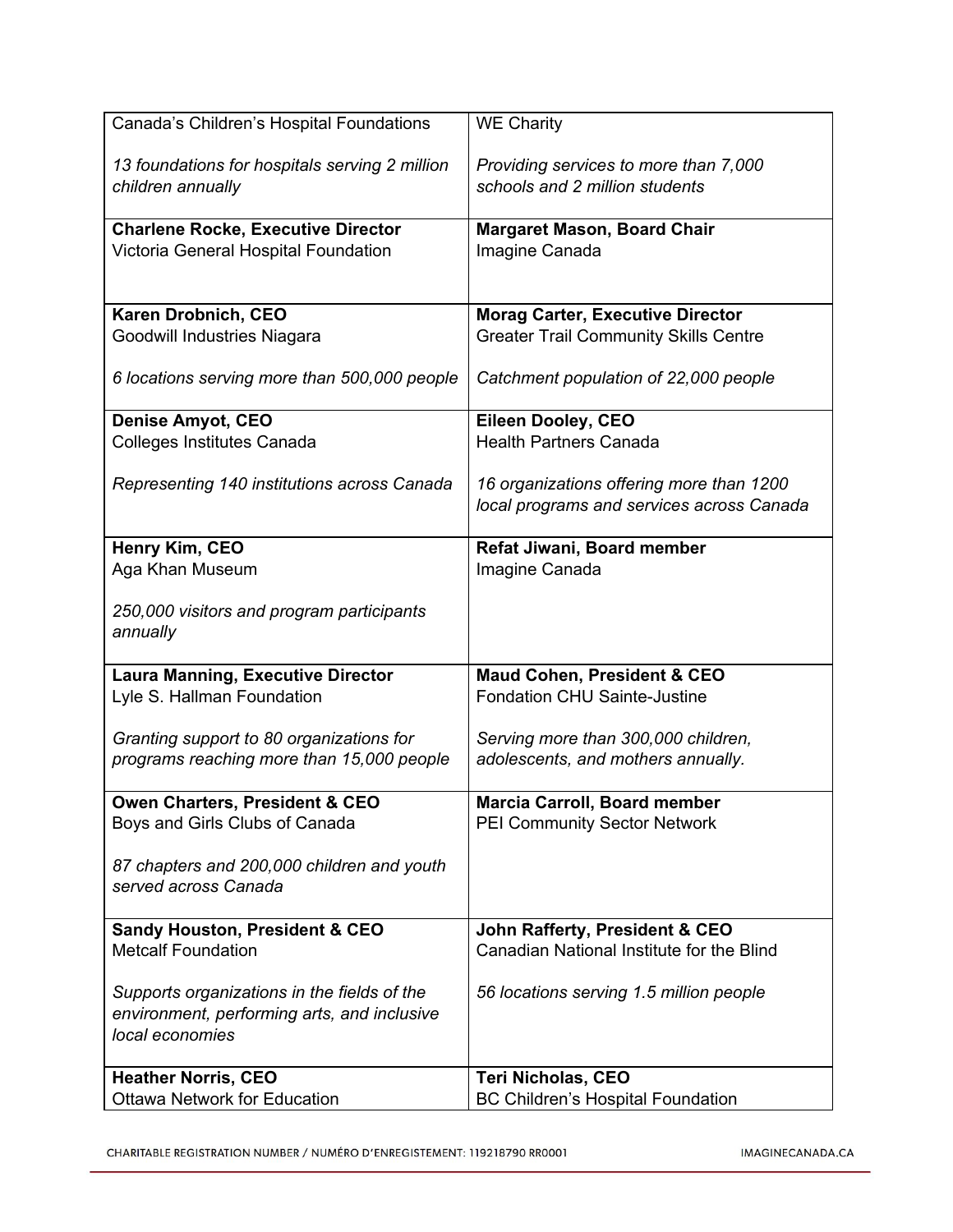| Served more than 38,000 people last year                         | Supports 3 institutions serving more than<br>93,000 patients annually                                      |
|------------------------------------------------------------------|------------------------------------------------------------------------------------------------------------|
| Kevin McCort, President & CEO<br><b>Vancouver Foundation</b>     | <b>Marcia Nozick, CEO</b><br><b>EMBERS</b>                                                                 |
| Supports more than 1,700 organizations<br>annually               | Serves more than 2,000 people annually                                                                     |
| Connie Côté, CEO                                                 | Karen Link, CEO<br><b>Volunteer Alberta</b>                                                                |
| <b>Health Charities Coalition of Canada</b>                      |                                                                                                            |
|                                                                  | Representing 26 volunteer centres across<br>Alberta                                                        |
| <b>Sharaf Sharafeldin, Executive Director</b>                    | <b>David Armour, President</b>                                                                             |
| <b>Muslim Association of Canada</b>                              | United Church of Canada Foundation                                                                         |
| 13 chapters serving 60,000 Canadians<br>weekly                   | Funds 519 organizations that serve more<br>than 500,000 Canadians                                          |
| David LePage, Managing Partner                                   | Sandra Richardson, CEO                                                                                     |
| <b>BuySocial Canada</b>                                          | <b>Victoria Foundation</b>                                                                                 |
|                                                                  | Supports 600 organizations providing<br>services to more than 10,000 people                                |
| <b>Martin Garber-Conrad, CEO</b>                                 | <b>Claudette Leclerc, CEO and Executive</b>                                                                |
| <b>Edmonton Community Foundation</b>                             | <b>Director</b>                                                                                            |
| Supports 700 charities that serve                                | Manitoba Museum                                                                                            |
| approximately 250,000 Canadians                                  | On-site attendance of 300,000 annually,<br>including 85,000 students                                       |
| Doug Pawson, Executive Director<br>End Homelessness St. John's   | <b>Connie Walker, President &amp; CEO</b><br>United Way Winnipeg                                           |
| Supports 15 organizations in St. John's, NF                      | Supports more than 100 health and social<br>service agencies, serving more than 350,000<br>people annually |
| <b>Barbara Cartwright, CEO</b><br>Humane Canada                  | <b>Christopher Hatch, CEO</b><br>Food Banks Canada                                                         |
| Represents 55 Humane Societies and<br><b>SPCAs across Canada</b> | Represents 650 food banks serving more<br>than 700,000 Canadians                                           |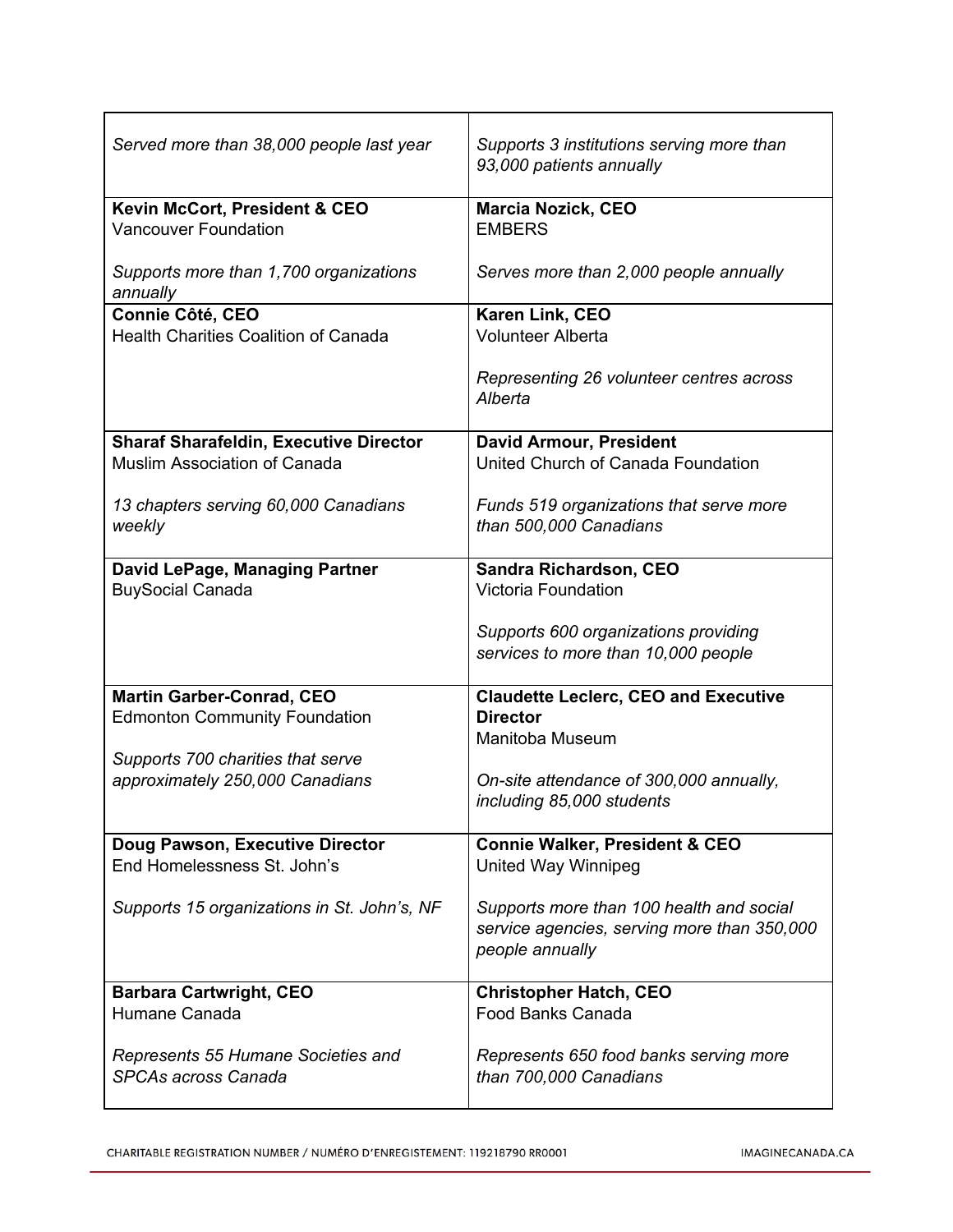| <b>Caroline Riseboro, CEO</b>               | <b>Terry Cooke, CEO</b>                      |
|---------------------------------------------|----------------------------------------------|
| <b>Trillium Health Partners Foundation</b>  | Hamilton Community Foundation                |
|                                             |                                              |
| 3 hospital campuses serving 2.2 million     | Supports 307 organizations providing service |
| people                                      | to around 580,000 people                     |
|                                             |                                              |
| Jo-Anne Ryan, Executive Director            | Ali Salam, Board member                      |
| <b>Private Giving Foundation</b>            | Imagine Canada                               |
|                                             |                                              |
| Brynn Boback-Lane, President & CEO          | Kevin Keohane, President & CEO               |
| Jim Pattison Children's Hospital Foundation | <b>CHEO Foundation</b>                       |
|                                             |                                              |
| <b>Paulette Senior, CEO</b>                 | <b>Sue Tomney, CEO</b>                       |
| Canadian Women's Foundation                 | <b>YW Calgary</b>                            |
|                                             |                                              |
| Supports 73 programs benefiting more than   | More than 5,000 women and children           |
| 9,000 Canadians                             | supported annually                           |
|                                             |                                              |
| Jennifer Conley, Chief Advancement          | <b>Barbara Stead-Coyle, Chief Executive</b>  |
| <b>Officer</b>                              | <b>Officer</b>                               |
| <b>Carleton University</b>                  | Muscular Dystrophy Canada                    |
|                                             |                                              |
| Serves more than 31,000 students            |                                              |
|                                             |                                              |
| Michelle Capobianco, CEO                    | <b>Tammy Moore, Chief Executive Officer</b>  |
| Pancreatic Cancer Canada Foundation         | ALS Society of Canada                        |
|                                             |                                              |
| Serves 5,000 Canadians                      | Supports 8 client service branches and more  |
|                                             | than 40 researchers and serves 3,000         |
|                                             | Canadians with ALS plus their families and   |
|                                             | caregivers                                   |
|                                             |                                              |
| <b>Commissioner Floyd J. Tidd</b>           | Dale Monaghan, CEO                           |
| The Salvation Army                          | Goodwill Industries of Alberta               |
|                                             |                                              |
| Has locations in 400 Canadian communities   | Has 18 branches and serves 1.9 million       |
| and serves 1.7 million Canadians annually   | Albertans                                    |
|                                             |                                              |
| <b>Bev Heim-Myers, CEO</b>                  | <b>Joyce Gordon</b>                          |
| Huntington Society of Canada                | Parkinson Canada                             |
|                                             |                                              |
| Serving 7000 Canadians                      | Has 7 local offices and over 120 support     |
|                                             | groups and supports 100,000 people with      |
|                                             | Parkinson's and an additional 400,000        |
|                                             | directly affected by Parkinson's             |
|                                             |                                              |
| Dick Vollet, CEO                            | Michael Allen, CEO                           |
|                                             |                                              |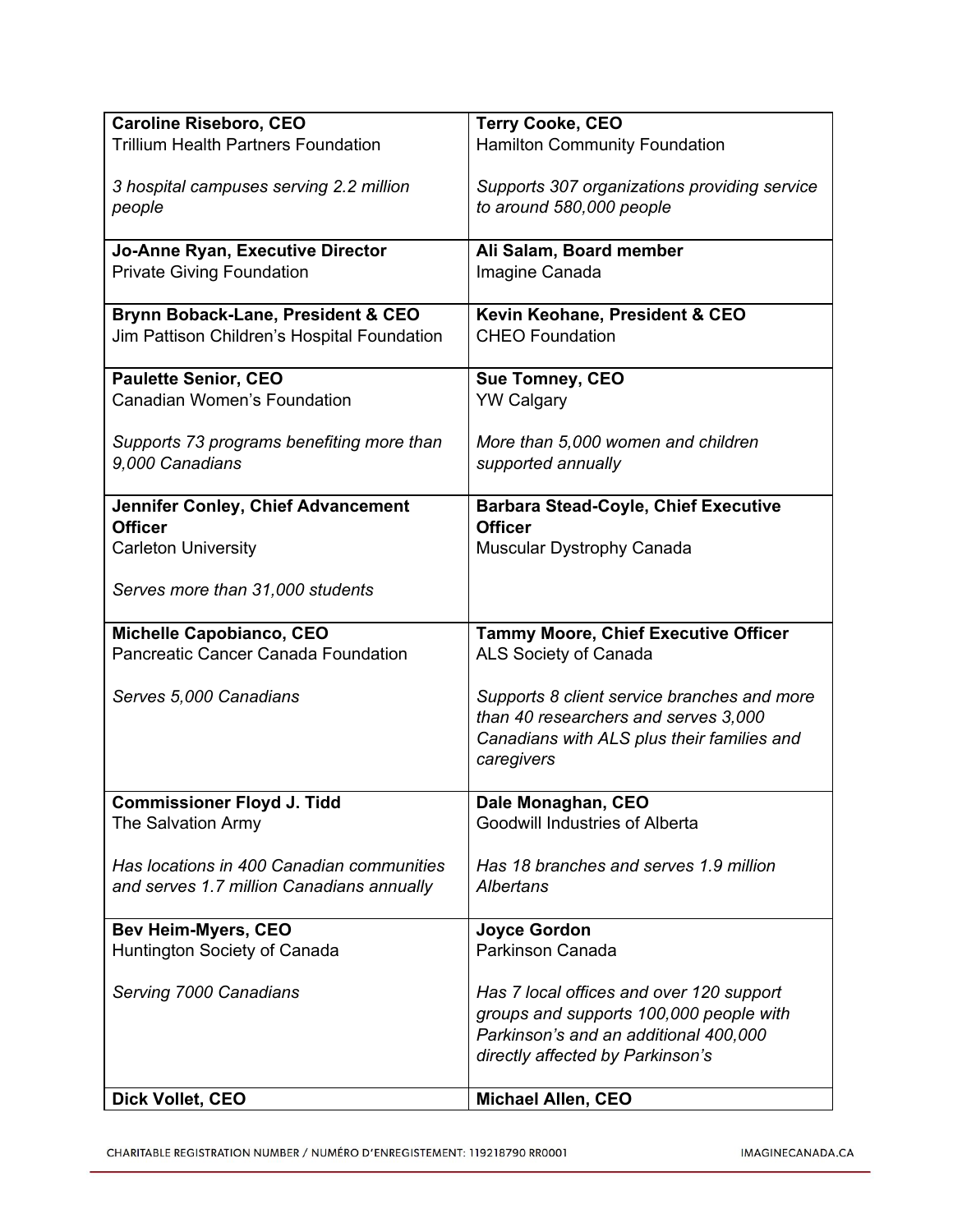| St. Paul's Foundation of Vancouver            | United Way East Ontario                      |
|-----------------------------------------------|----------------------------------------------|
| Serving 600,000+ Canadians                    |                                              |
| <b>Sheldon Pollett, Executive Director</b>    | Patricia Barbato, CEO                        |
| <b>Choices for Youth</b>                      | The Arthritis Society                        |
|                                               |                                              |
| Serving 1,500+ Canadians annually             | Serving 1 million Canadians                  |
|                                               |                                              |
| <b>Stephen Cornish, CEO</b>                   | The Kidney Foundation of Canada              |
| David Suzuki Foundation                       | Elizabeth Myles, National Executive Director |
|                                               |                                              |
| Reaching 1 million Canadians                  | Has 8 branches, over 40 chapters and serves  |
|                                               | over 200,000 Canadians                       |
|                                               |                                              |
| <b>Cathy Barrick, Chief Executive Officer</b> | Doug Earle, CEO                              |
| Alzheimer Society of Ontario                  | <b>Fighting Blindness Canada</b>             |
|                                               |                                              |
|                                               |                                              |
|                                               | Serving more than 60,000 Canadians           |
|                                               |                                              |
| <b>Riz Ibrahim, Executive Director</b>        | George Habib, President and CEO              |
| <b>CERIC</b>                                  | Lung Health Foundation                       |
|                                               |                                              |
| Serving more than 60,000 Canadians            | Representing the 1 in 5 Canadians with lung  |
|                                               | disease                                      |
|                                               |                                              |
| <b>Charles Robert, CEO</b>                    | <b>KELLY GROVER, PRESIDENT &amp; CEO</b>     |
| <b>Live Different</b>                         | <b>CYSTIC FIBROSIS CANADA</b>                |
|                                               |                                              |
| Impacting more than 120,000 Canadians         | With 51 chapters serving more than 4,000     |
|                                               | Canadians living with Cystic Fibrosis and    |
|                                               | their families                               |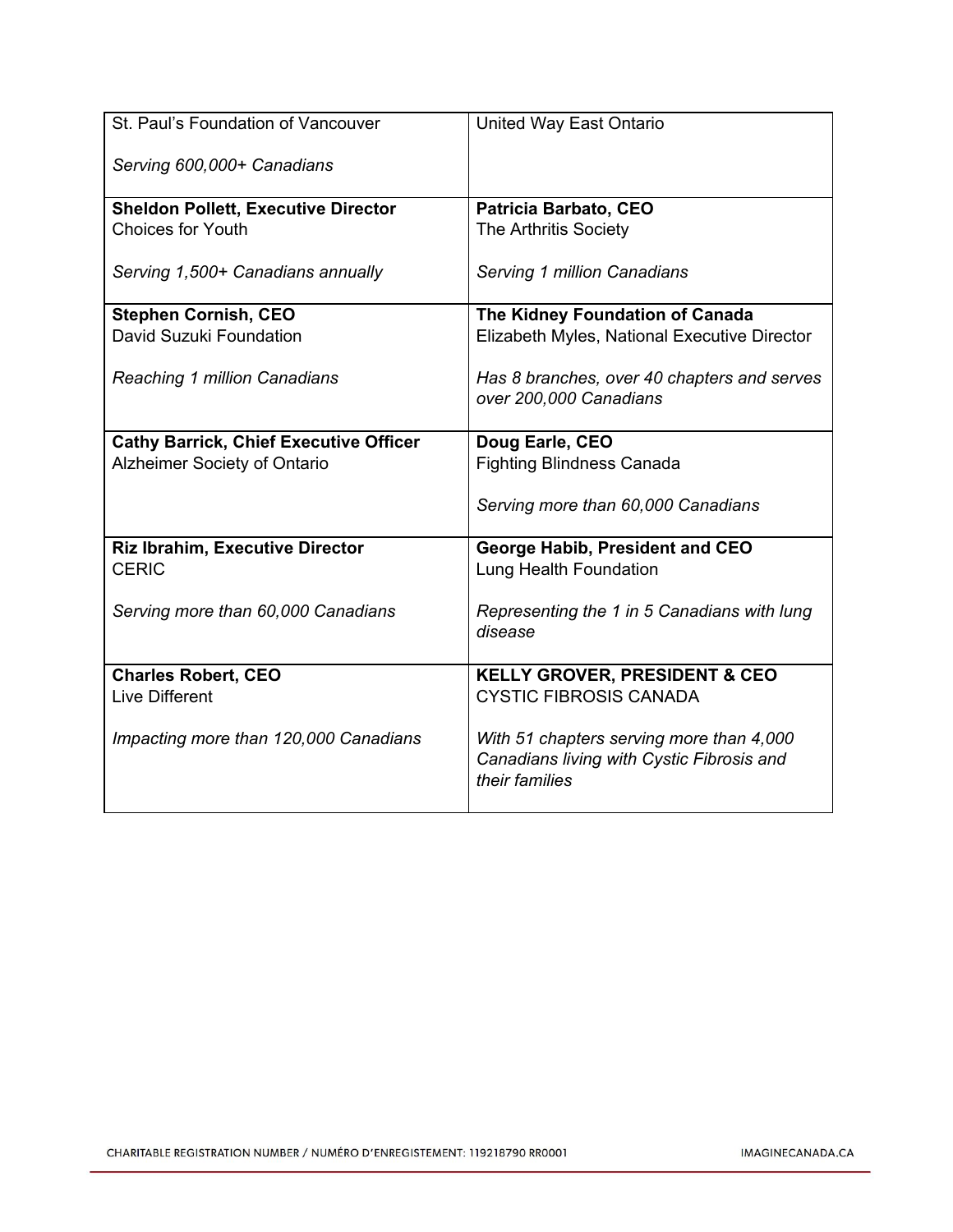

65 ST, CLAIR AVENUE EAST, SUITE 700 | TORONTO ON M4T 2Y3 T: 416.597.2293 F: 416.597.2294 | 1.800.263.1178

65, AVENUE ST. CLAIR EST, BUREAU 700 | TORONTO (ON) M4T 2Y3 TÉL. 416.597.2293 FAX. 416.597.2294 | 1.800.263.1178

## <span id="page-11-0"></span>**March 23 Letter - Sector Quotes**

**SUB-SECTOR: SOCIAL SERVICES; ANIMAL WELFARE**

"Humane Societies, SPCAs and Animal Shelters across the country are closing to the public, reducing services and preparing for an increased demand. We expect the need for our sector's services and associated expenses will continue to climb, with no corresponding revenue streams. An immediate and steep decline in donations has led to significant reductions in staff and services. **Our sector is anticipating increased animal surrenders due to economic stress, increased animal protection calls, increasing reliance on pet food banking and high need for compassionate boarding for people quarantined, hospitalized or fleeing increased violence in the home.** Our shelters are struggling without adequate resources including Personal Protective Equipment and hand sanitizer, as well as not being deemed essential services. **We are concerned this will create a perfect storm that could significantly impact the animal care and protection system in Canada**." **Barbara Cartwright, CEO - Humane Canada**

"The last few weeks have seen a dramatic reduction in services for children and families in vulnerable situations. Many organizations who were offering family enhancement and prevention programming have either shut down programs or moved services online. **We are very concerned for the safety and well-being of children whose families were already coping with multiple difficulties** (e.g. addiction, intergenerational trauma, family violence, food insecurity) in a context of poverty."

**Rachel Gouin, Executive Director - Child Welfare League**

"We're already seeing the dramatic impact and challenges COVID-19 is putting on the food bank network in Canada. **I'm impressed with the devotion and ingenuity of food banks, working tirelessly to provide the much needed food for those living in poverty.** And, for now, they are doing it despite COVID-19 challenges like drastic reductions in volunteers and local food donations in addition to having to modify their operations for social distancing. But they need help – which is why we are appealing to the public to donate on our website. **In a country that sees 1.1 million visits each month to a food bank in normal times, we are concerned for what's ahead as the economic situation worsens and more people lose their jobs.**"

**Chris Hatch, Chief Executive Officer - Food Banks Canada**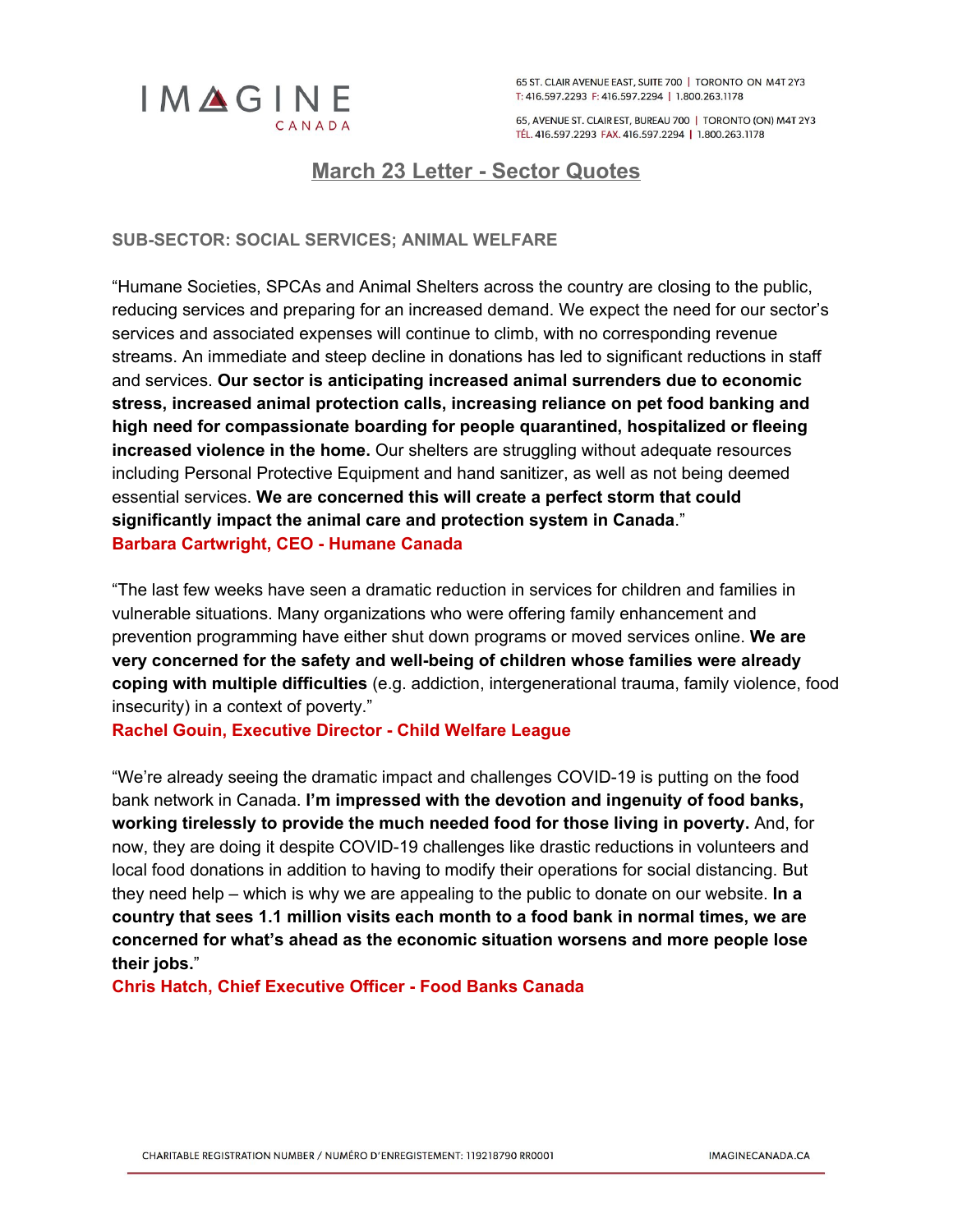#### **SUB SECTOR: NETWORK LEADS**

"Community organizations are incurring additional costs to adapt to public health requirements while continuing to deliver essential services connecting vulnerable Canadians with the resources they need. **Social enterprises, co-ops and other forms of citizen engagement and mutual-aid will be critical to community well-being and to the recovery afterwards**. We strongly support Imagine Canada's recommendations, which should be a central part of the federal government's COVID-19 response."

**Michael Toye, Executive Director - CCEDNet**

"The community sector is central to the economic and social well-being in every community in Newfoundland and Labrador. **In addition to providing services for seniors, youth, persons requiring support and mental health services non profits are often the primary life line which enables volunteers as well as employees to meet such needs**. The sector is an important economic generator enabling small businesses to exist. Our research indicates that the community sector is a major employer with at least 16,000 people employed in nonprofit organizations [in Newfoundland alone], yet many are fragile operating on a month to month basis. Many young people are employed during the summer months by nonprofits which enables them to help pay for their education. The sector is also fundamental to tourism, theatres, museums, and cultural endeavours all of which generate revenues which flow into the economy. All these organizations are driven by volunteers. The Community Sector Council of Newfoundland and Labrador recognizes that governments at all levels are navigating our country through unbelievably challenging times. We acknowledge the incredible efforts being made by our elected and bureaucratic officials. We encourage you to recognize the absolutely essential role of the nonprofit sector as you move forward to help secure our country and we extend our services to aid in any way possible."

**Penelope M Rowe, CEO - Community Sector Council Newfoundland and Labrador**

"Over the past few days, ONN has heard from countless organizations that are **facing a "triple whammy" - an abrupt loss of revenue from the cancellation of fundraising events and a steep drop-off in donations; the closure of offices and cancellation of programs/services due to pandemic restrictions; and unprecedented human resource challenges in terms of both paid staff and volunteering and donations**. Arts organizations are having to cancel shows, recreation centres have been shut due to the state of emergency, and front-line social services and residential homes are struggling to provide services safely without access to adequate testing and personal protection equipment (PPE). Catering, courier, and retail social enterprises that employ people with disabilities have had to close up shop. Food banks have two weeks of supplies left, at most. **The situation is dire. Many nonprofits do not know how they can continue to pay staff and are beginning to lay off workers.** ONN's own 2019 State of the Sector survey showed that almost half of Ontario's nonprofits do not have adequate reserve funds to last three months. We are deeply concerned about the impact of COVID-19 and the related economic downturn on our sector and the communities we serve. We hope that governments at all levels, as well as other funders and donors, will step up to ensure that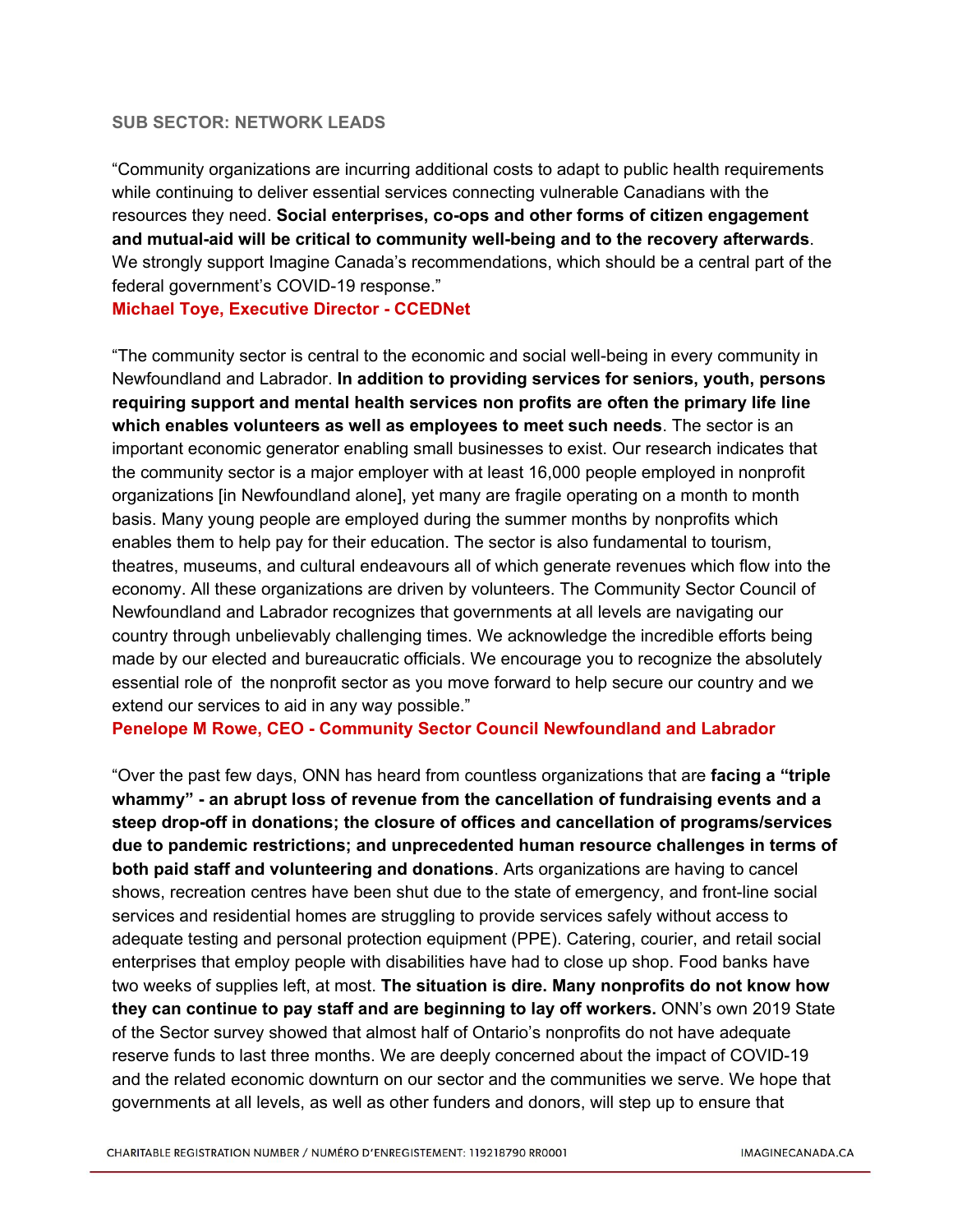nonprofits and charities can continue to meet their missions and serve their communities in these extremely challenging times."

#### **Cathy Taylor, Executive Director - Ontario Nonprofit Network**

"**Non-profits and charities in BC are on the front lines, holding relationships with the most vulnerable in this unprecedented time and doing all they can to protect and support communities across the province.** But these same, vitally important organizations are struggling to keep their doors open, and meet payroll to keep staff safe and in place. Even if a non-profit has an operating reserve, spending it now means putting off closing their doors. **Civil society – social services, arts and culture, family support, transition houses, seniors centres, counselling and referral, volunteer centres and programs – we are the third sector and without us the economy and communities will fail.** We are the frontline and we will falter without support."

**Alison Brewin, Executive Director - Vantage Point**

"Our network and these organizations are made up of talented, skilled individuals who care deeply about an organization's cause or mission. **The question on the mind of an organization is, "How can we support our staff during this time of uncertainty?"** Many are concerned over losing their key staff and how to float salaries while operating with reduced or even cancelled programming. To another extreme, some organizations are concerned for the health and safety of their staff as they put in long hours in conditions that put them at risk. People are at the heart of the nonprofit and charitable sector and the sector needs help to provide stability and retain its staff."

**Gemma Dunn, Executive Director - Edmonton Chamber of Voluntary Organizations**

"Volunteer engagement, within the context of a public health crisis, raises many questions as organizations assess the evolving risks and needs in our communities. **For many volunteers, volunteering has provided an important connection to the community and has contributed to a sense of purpose.** Staying away can be difficult, especially for those living alone. Many organizations are reaching out to volunteers to check-in and pay attention to the risks of social isolation."

#### **Paula Speevak, President and CEO - Volunteer Canada**

"Nonprofits and charities in London and the region have seen a drastic increase in the need for their services with significant reductions in revenue, cancellations of programs and events and layoffs to staff. **Further, we have seen the over 100 social enterprises in our community who rely on the sales of products and services like all small businesses have their ability to earn revenue cut to nothing.** The nonprofit sector is a social and economic driver in every corner of this country and immediate attention to address its ability to continue now and to be standing as we come through this COVID-19 is critical to the health and resilience of communities."

**Michelle Baldwin, Executive Director - Pillar Nonprofit Network**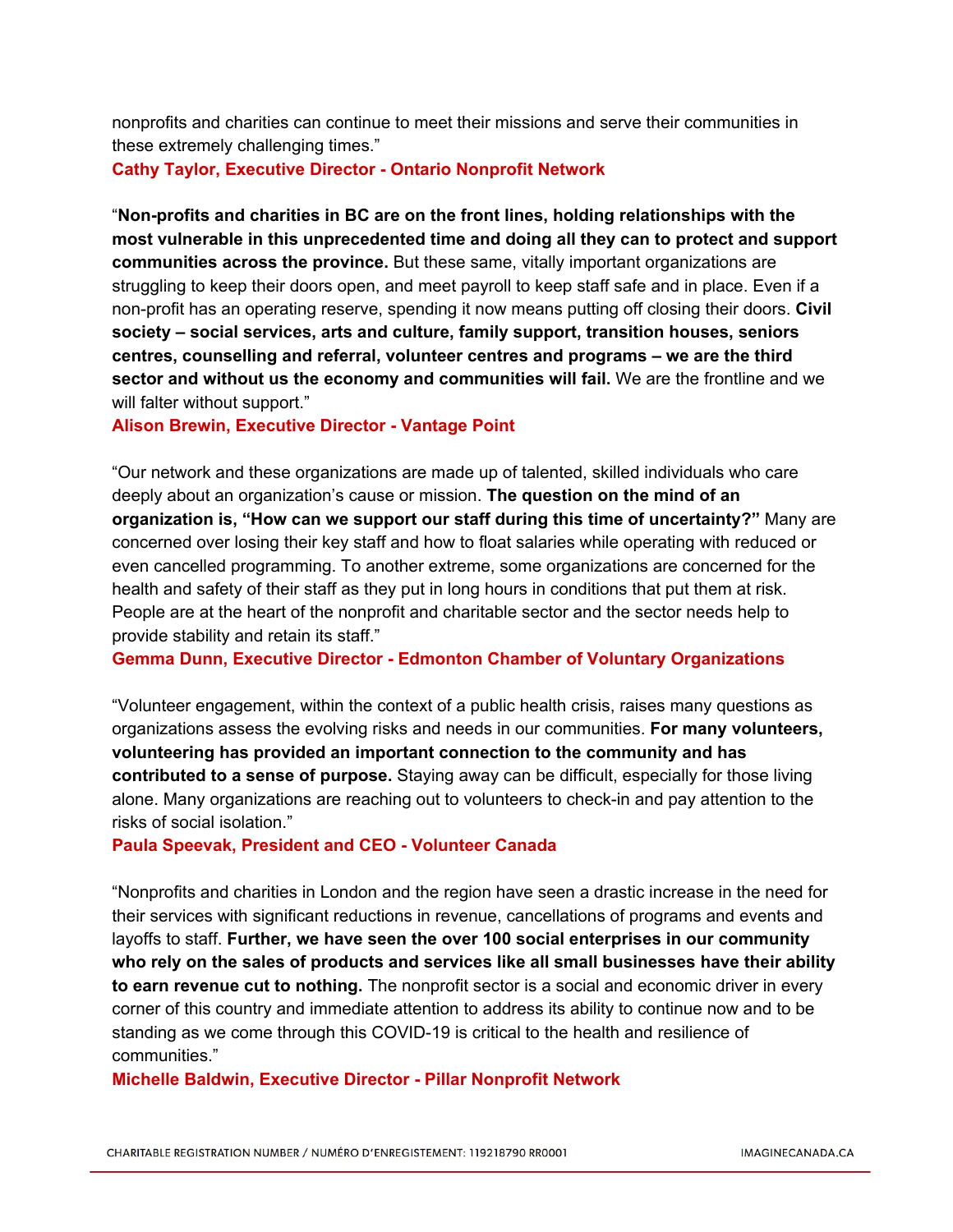"**Within only a few days nonprofits in Saskatchewan have had to manage through a myriad of challenges and are struggling to balance between providing safe programming and protecting their staff and volunteers.** Many programs and services have closed and in some cases then had to re-open on very short notice (particularly child care centres to support essential services workers). Revenues lost through the closure or cancellation of fee-generating programs, fundraising initiatives and social enterprises is inestimable at this time. With more than 30% of nonprofits with fewer than 3 months of cash reserves the ability of these organizations to continue is questionable. Many funders are indicating they will be flexible and supportive in the short term however uncertainty in the longer term is present, and particularly what resources will be available to support a timely recovery when programs are able to re-open. While organizations are being creative in developing alternate and safe means of program delivery, managing human resources is becoming especially problematic within this environment. Relief funds are beginning to emerge to support communities and the sector, however demand is increasing and particularly to support those who are most vulnerable, ensuring food security, shelter, and social supports."

#### **Tracey Mann, Chair - Saskatchewan Nonprofit Partnership**

"Our mission is to stimulate a world of generosity and positive social good through fundraising best practices. There is no doubt that COVID-19 has had and will continue to have a significant impact on our work and the work of our members. We recently made the decision to switch our conference to a completely online event (AFP ICON [VIRTUAL\)](https://afpiconvirtual.com/) and we know our chapters are considering similar options for their events. The work of our members—professional fundraisers—provides vital funding that makes a big difference in our communities. **With the cancellation of fundraising events, the reduction of individual and corporate giving, our members are certainly feeling the impact of this crisis. We anticipate that it will have a long-lasting impact not only for our sector, but for all those who are served by the charities across our country**."

**Lisa Davey, Vice President - Association of Fundraising Professionals Canada**

"We are hearing concerns from the Sector about funding and being supported during this time. **Not many in the sector have reserve funds that can carry them for long** and fundraisers have been and will continue to be cancelled."

**Sandra Oakley, Co-chairperson in the Executive Board - Manitoba federation of nonprofit organizations**

#### **SUB SECTOR: FOUNDATIONS**

"We're bracing for the gendered impacts of COVID-19 on women, girls, and trans and non-binary people in Canada. For instance, research and past evidence suggests that women could face spikes in gender-based victimization, overwhelming unpaid caregiving and economic stress, and lowered access to life-saving help such as domestic violence services. **Some will be at greater risk, including migrant women, street-involved women, and women who are**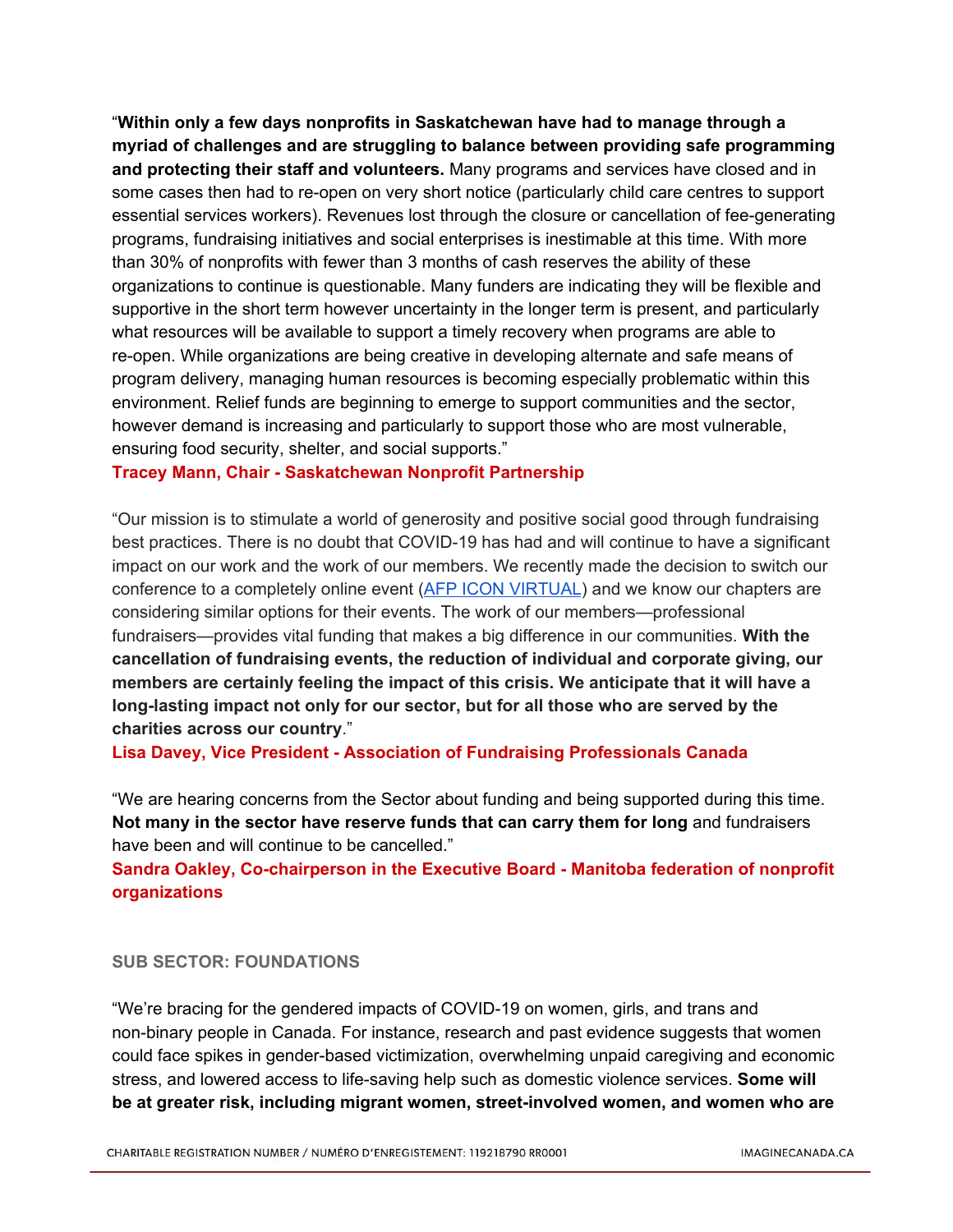**incarcerated and institutionalized. An initial survey of some of our anti-trafficking service providers has revealed that almost all of their face-to-face services have ground to a halt. This puts very vulnerable women in a dire position where COVID-19 will be only one of many threats to their lives and well-being.** If we don't specifically act to bolster services that reduce gender inequalities, this pandemic could have a devastating impact on the gains Canada has pushed for when it comes to equity for all."

**Anuradha Dugal, Senior Director, Community Initiatives and Policy - The Canadian Women's Foundation**

#### **SUB-SECTOR: HEALTH**

"In response to COVID-19, the CNIB Foundation has expanded its virtual program offerings to combat social isolation and foster community engagement among Canadians who are blind or partially sighted. Unfortunately, due to the pandemic, we have been forced to cancel all of our philanthropy events, including Dining in the Dark dinners and one-of-a-kind galas, that raise significant funds for the organization. **We are also concerned that the economic uncertainty will pause charitable donations made to the CNIB Foundation for the foreseeable future**." **Angela Bonfanti, Senior Vice President - CNIB**

"Hope Air's central mission is to help Canadians dealing with financial challenges, with free travel and accommodation to medical care far from home. Across all provinces, Hope Air ensures that Canadians have access to the medical care they require. The COVID-19 pandemic has created enormous financial hardship for individuals and families. **Combined with the disruption to the Canadian airline industry, as well as the health care sector, much greater demand for our programs will take place in the weeks ahead.** We require the necessary resources to be able to respond to this increased demand on a timely basis" **Mike Rubinstein, CEO - Hope Air**

## **SUB-SECTOR: ARTS & CULTURE**

"The biggest challenge is we don't know how long this will go on - **when we will be in a position to earn revenue and fundraise again**. We have to ask what a new normal state of operations will be going into the future. What is the size of staff and programming that we will be able to sustain given a decrease in audiences and fundraising?" **Claudette Leclerc, CEO - Manitoba Museum**

## **SUB-SECTOR: SOCIAL ENTERPRISES**

"Our most vulnerable populations are more marginalized than ever, with social distancing, social isolation, decreased food security, and overall economy uncertainty compounding their current